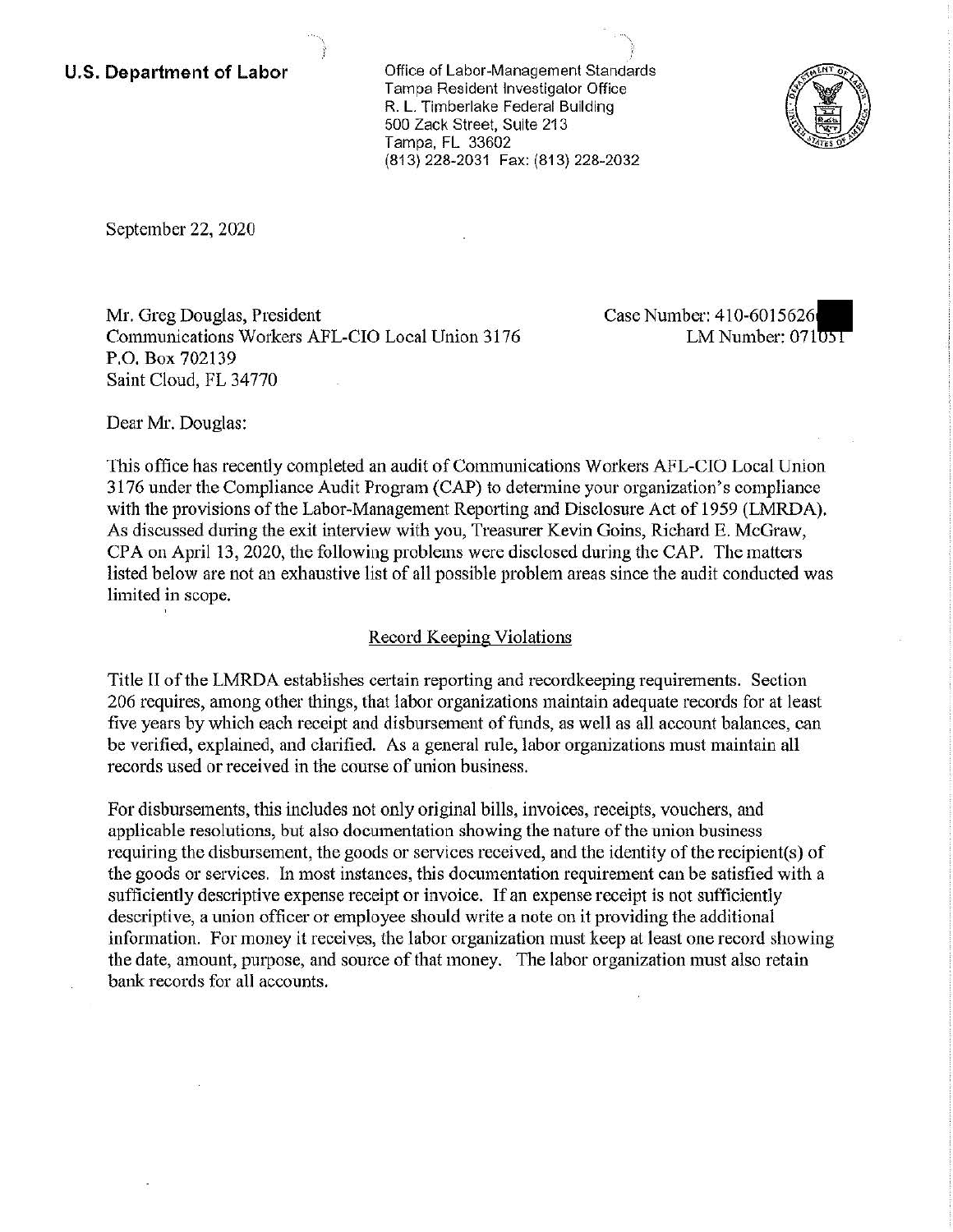The audit of Local 3176's 2018 records revealed the following record keeping violations:

# 1. Reimbursed Auto Expenses

Multiple Local 3176 union officers/members who received reimbursement for business use of their personal vehicles did not retain adequate documentation to support payments to them totaling at least  $$1.679$  during 2018. The union must maintain records which identify the dates of travel, locations traveled to and from, and number of miles driven. The record must also show the business purpose of each use of a personal vehicle for business travel by an officer or employee who was reimbursed for mileage expenses.

### 2. Lost Wages

Local 3176 did not retain adequate documentation for lost wage reimbursement payments to union officers and members totaling at least \$13,264. The union must maintain records in support of lost wage claims that identify each date that lost wages were incurred, the number of hours lost on each date, the applicable rate of pay, and a description of the union business conducted. The OLMS audit found that Local 3176 did not identify on the vouchers the number of hours lost on each date and the applicable rate of pay. Additionally, multiple vouchers were identified where officers/members did not identify the union business conducted.

Based on your assurance that Local 3176 will retain adequate documentation in the future, OLMS will take no futiher enforcement action at this time regarding the above violations.

#### **Reporting Violation**

The audit disclosed violations of LMRDA Section 201(b), which requires labor organizations to file annual financial reports accurately disclosing their financial condition and operations. The Labor Organization Annual Report, Fonn LM-3, filed by Local 3176 for FYE September 30, 2018, was deficient in the following areas:

1. Disbursements to Officers

Local 3176 did not report the names of some officers and the total amounts of payments to them or on their behalf in Item 24 (All Officers and Disbursements to Officers). The union must report in Item 24 all persons who held office during the year, regardless of whether they received any payments from the union.

The union must report most direct disbursements to Local 3176 officers and some indirect disbursements made on behalf of its officers in Item 24. A "direct disbursement" to an officer is a payment made to an officer in the form of cash, property, goods, services, or other things of value. See the instructions for Item 24 for a discussion of certain direct disbursements to officers that do not have to be reported in Item 24. An "indirect disbursement" to an officer is a payment to another party (including a credit card company)